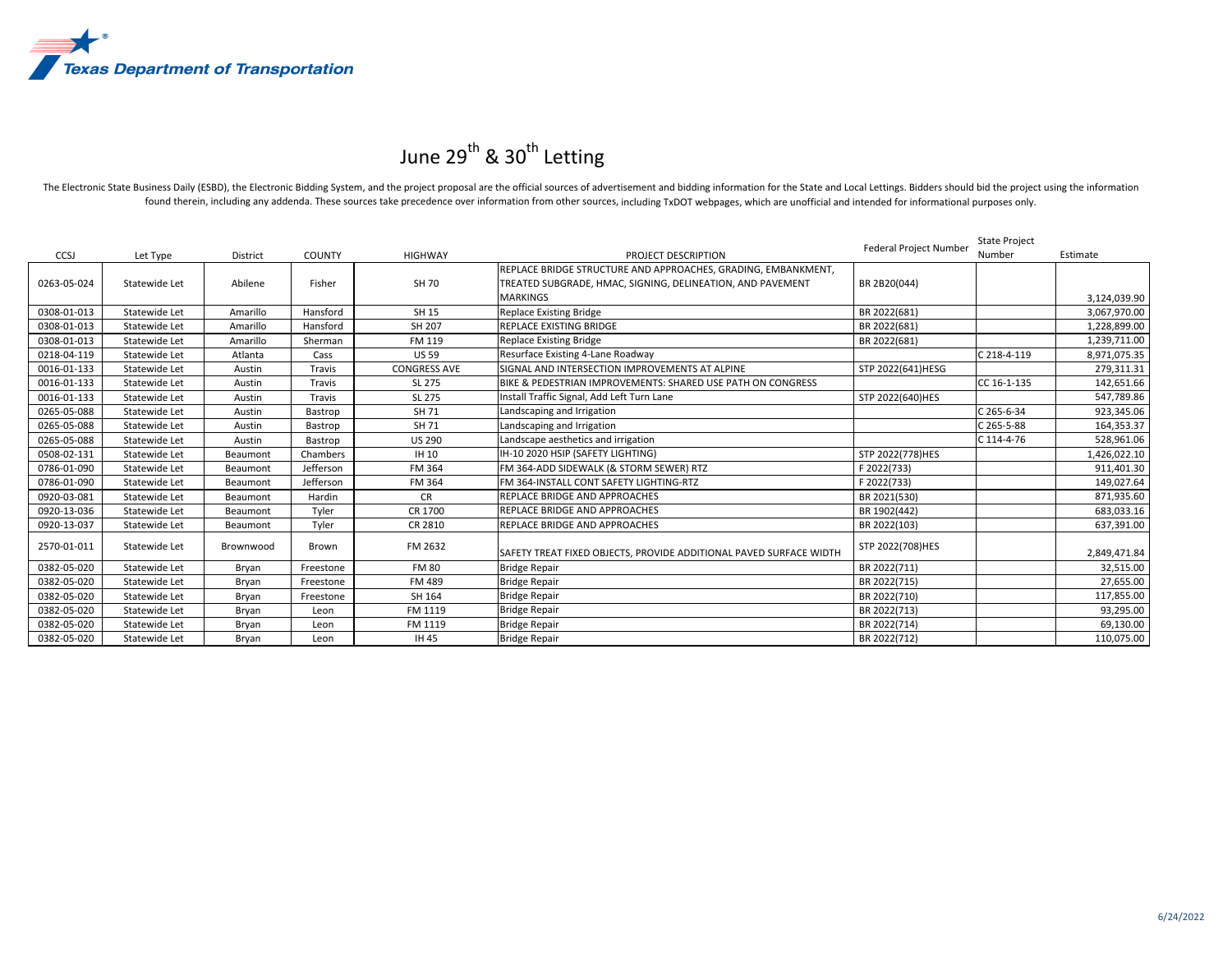

| 0382-05-020 | Statewide Let | Bryan          | Leon          | SH <sub>7</sub>  | Bridge Maintenance Consisting of Pile Encasement and Erosion Repair                                                         | BR 2022(709)     |              | 256,734.00     |
|-------------|---------------|----------------|---------------|------------------|-----------------------------------------------------------------------------------------------------------------------------|------------------|--------------|----------------|
| 0382-05-020 | Statewide Let | Bryan          | Walker        | FM 1375          | <b>Bridge Repair</b>                                                                                                        |                  | C 1402-1-39  | 49,591.00      |
| 0382-05-020 | Statewide Let | Bryan          | Walker        | IH 45            | <b>Bridge Repair</b>                                                                                                        | BR 2022(712)     |              | 29,679.00      |
| 0639-02-034 | Statewide Let | Bryan          | Madison       | <b>FM 39</b>     | REHABILITATE RD AND WIDEN SHOULDERS                                                                                         | F 2022(716)      |              | 11,983,466.89  |
| 2446-01-030 | Statewide Let | Bryan          | <b>Brazos</b> | SH 30            | STP 2022(717)HES<br><b>INSTALL RAISED MEDIAN &amp; SIDEWALKS</b>                                                            |                  |              | 1,149,544.57   |
| 0073-07-068 | Statewide Let | Corpus Christi | Live Oak      | IH 37            | AT NB & SB RestAreas to Widen Truck Parking, Mill and Overlay Enterance/Exit<br>ramps, upgrade Sidewalks and cable barrier. | STP 2022(831)TP  |              | 893,115.82     |
| 0095-03-080 | Statewide Let | Dallas         | Kaufman       | <b>US 80</b>     | RECONSTRUCT AND WIDEN 4 TO 6 MAINLANES AND RECONSTRUCT 2/4 LANE<br>DISCONTINUOUS TO 4/6 LANE CONTINUOUS FRONTAGE ROADS.     | F 2022(793)      |              | 102,984,410.31 |
| 0095-03-080 | Statewide Let | Dallas         | Kaufman       | <b>US 80</b>     | REPLACE BRIDGE AND APPROACHES                                                                                               | F 2022(793)      |              | 6,171,739.96   |
| 0162-04-057 | Statewide Let | Dallas         | Navarro       | SH 31            | REPLACE BRIDGE AND APPROACHES                                                                                               | BR 2022(763)     |              | 5,721,271.67   |
| 0195-02-076 | Statewide Let | Dallas         | Denton        | FM 455           | RECONSTRUCT AND WIDEN 2 LANE RURAL HIGHWAY TO 4 LANE DIVIDED<br><b>URBAN</b>                                                |                  | C 816-2-72   | 63,984,755.26  |
| 0195-02-076 | Statewide Let | Dallas         | Denton        | IH 35            | RECONSTRUCT AND WIDEN 4 TO 6 MAINLANES AND RECONSTRUCT EXISTING 4<br><b>LANE FRONTAGE ROADS</b>                             |                  | C 195-2-76   | 30,081,096.10  |
| 0196-02-131 | Statewide Let | Dallas         | Denton        | <b>IH 35E</b>    | Construct North Bound Entrance Ramps for Highland Village Rd to North Bound<br>$I-35E$                                      | F 2022(771)      |              | 2,318,784.59   |
| 0196-02-132 | Statewide Let | Dallas         | Denton        | <b>IH 35E</b>    | Construct Operational Improvements on NB Mainlanes                                                                          | F 2022(043)      |              | 11,761,702.58  |
| 0281-02-075 | Statewide Let | Dallas         | Collin        | FM 544           | Improve Traffic Signals, Improve Pedestrian Signals, Add Through Lane                                                       | STP 2022(764)HES |              | 608,941.87     |
| 0281-02-075 | Statewide Let | Dallas         | Collin        | SH 78            | Improve Traffic Signals, Improve Pedestrian Signals, Add Left Turn Lane                                                     | STP 2022(764)HES |              | 511,725.77     |
| 0451-03-013 | Statewide Let | Dallas         | Collin        | SH 205           | WIDEN TWO LANE RURAL HIGHWAY TO FOUR LANE DIVIDED (ULTIMATE SIX)                                                            |                  | C 451-3-13   | 28,357,497.50  |
| 0918-47-341 | Statewide Let | Dallas         | Dallas        | <b>LAWSON RD</b> | Construct Paved Shoulders                                                                                                   | STP 2022(765)HES |              | 812,203.76     |
| 0918-47-398 | Statewide Let | Dallas         | <b>Dallas</b> | Various          | Reflectorized Pavement Markings and Markers on various roadways in Dallas<br>County                                         | F 2022(766)      |              | 2,472,754.22   |
| 1392-01-050 | Statewide Let | Dallas         | Collin        | FM 1378          | Mill, Base Repair, Widen, Overlay, and Shoulders                                                                            |                  | C 1392-1-50  | 5,236,362.01   |
| 2679-03-015 | Statewide Let | Dallas         | Collin        | FM 2514          | WIDEN FACILITY FROM 2 LANE TO 4 LANE URBAN DIVIDED (ULTIMATE 6 LANE<br>DIVIDED)                                             |                  | C 2679-3-15  | 13,169,211.11  |
| 2679-03-015 | Statewide Let | Dallas         | Collin        | FM 2514          | WIDEN FACILITY FROM 2 LANE TO 4/6 LANE URBAN DIVIDED                                                                        |                  | C 2679-3-16  | 29,406,203.53  |
| 3325-01-014 | Statewide Let | Dallas         | Navarro       | FM 3243          | <b>RESTORE EXISTING ROADWAY AND ADD SHOULDERS</b>                                                                           |                  | C 3325-1-14  | 6,524,789.42   |
| 0374-06-022 | Statewide Let | El Paso        | Hudspeth      | <b>US 62</b>     | <b>CONSTRUCT SUPER 2.</b>                                                                                                   | F 2022(758)      |              | 23,727,931.85  |
| 0924-06-663 | Statewide Let | El Paso        | El Paso       | Various          | FY 2022 GREEN RIBBON PROGRAM (EL PASO COUNTY ONLY)                                                                          |                  | C924-6-663   | 849,609.70     |
| 2121-06-054 | Statewide Let | El Paso        | Hudspeth      | IH 10            | <b>DIAMOND GRINDING</b>                                                                                                     |                  | C 2121-6-54  | 1,519,273.10   |
| 0747-05-047 | Statewide Let | Fort Worth     | Johnson       | FM 157           | Safety Improvement project to install LED Chevron curve warning signs.                                                      | STP 2022(700)HES |              | 644,845.00     |
| 0902-00-288 | Statewide Let | Fort Worth     | Tarrant       | Various          | NON-SITE SPECIFIC TRAFFIC SIGNAL INSTALLATION FY 22                                                                         |                  | C 902-00-288 | 1,995,181.00   |
| 0902-00-312 | Statewide Let | Fort Worth     | Tarrant       | Various          | Full Depth Concrete and Spall Repair                                                                                        |                  | C 902-00-312 | 3,433,330.00   |
| 1094-02-015 | Statewide Let | Fort Worth     | Tarrant       | FM 731           | SUSTAINABLE LANDSCAPE AND IRRIGATION IMPROVEMENTS TO EXISTING<br><b>MEDIANS</b>                                             | F 2022(849)      |              | 399,881.00     |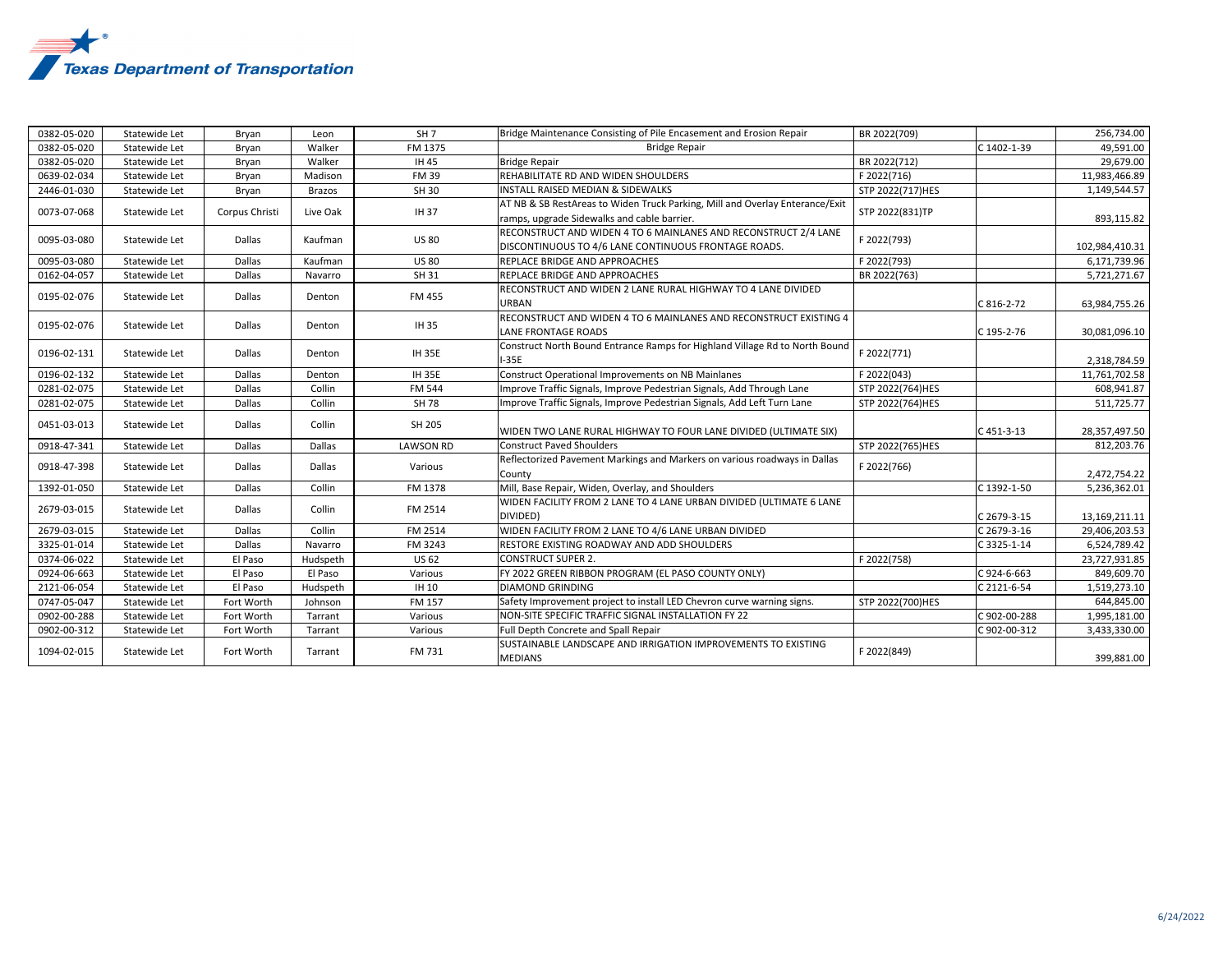

| 0389-13-039 | Statewide Let | Houston    | Harris           | SH 146             | CONSTRUCT 4 MAINLANES AND GRADE SEPARATION                                                                                                     |                  | C 389-13-39   | 26,302,732.17 |
|-------------|---------------|------------|------------------|--------------------|------------------------------------------------------------------------------------------------------------------------------------------------|------------------|---------------|---------------|
| 0598-02-112 | Statewide Let | Houston    | Brazoria         | <b>SH 288</b>      | CONSTRUCT GRADE SEPARATION                                                                                                                     |                  | C 598-2-112   | 28,379,847.40 |
| 0675-08-114 | Statewide Let | Houston    | Montgomery       | IH 45              | Construct new 3 lane North Bound Frontage Road                                                                                                 |                  | $C$ 675-8-114 | 7,368,740.09  |
| 0912-31-307 | Statewide Let | Houston    | <b>Brazoria</b>  | CHOCOLATE BAYOU RD | REPLACE BRIDGE AND APPROACHES; NBI 120200AA0564002                                                                                             | BR 1802(309)     |               | 544,422.49    |
| 0912-31-307 | Statewide Let | Houston    | <b>Brazoria</b>  | CR 144             | REPLACE BRIDGE AND APPROACHES NBI #12020AA0674001                                                                                              | BR 2019(421)     |               | 710,695.81    |
| 0912-31-307 | Statewide Let | Houston    | Brazoria         | CR 179             | REPLACE BRIDGE AND APPROACHES; NBI 120200AA0771001                                                                                             | BR 1802(310)     |               | 705,605.40    |
| 0912-31-307 | Statewide Let | Houston    | Brazoria         | CR 5665            | REPLACE BRIDGE AND APPROACHES; NBI 120200AA0107001                                                                                             | BR 1802(308)     |               | 791,198.19    |
| 0912-73-220 | Statewide Let | Houston    | Galveston        | Various            | Vessel Upgrade (Johnson)                                                                                                                       | F 2021(384)      |               | 15,249,270.00 |
| 1986-01-067 | Statewide Let | Houston    | Montgomery       | FM 1314            | 2 inch mill, 4 inch overlay and base repair and where curb and gutter 2 inch mill<br>and 2 inch overlay                                        | F 2022(725)      |               | 5,001,868.85  |
| 3256-03-096 | Statewide Let | Houston    | Harris           | SL <sub>8</sub>    | RESTRIPING FROM 6 TO 8 LANES                                                                                                                   |                  | C3256-3-96    | 308,729.25    |
| 0922-33-206 | Statewide Let | Laredo     | Webb             | Various            | LAKE CASA BLANCA STATE PARK IMPROVEMENTS                                                                                                       |                  | C922-33-206   | 954,752.54    |
| 0130-04-036 | Statewide Let | Lubbock    | Hockley          | SH 114             | Landscape and Scenic Enhancement                                                                                                               | TCSP 2022(428)   |               | 159,447.00    |
| 0302-01-023 | Statewide Let | Lubbock    | Dawson           | SH 349             | Install Radar activated signs and beacons                                                                                                      | F 2022(735)      |               | 94,151.50     |
| 0302-01-023 | Statewide Let | Lubbock    | Parmer           | SH 86              | Install Radar activated signs and beacons                                                                                                      | F 2022(735)      |               | 106,122.00    |
| 0905-06-118 | Statewide Let | Lubbock    | Lubbock          | 114TH ST           | Widen Non-Freeway 2 lane to 5 lane                                                                                                             | STP 2021(423)MM  |               | 10,587,826.23 |
| 0911-28-048 | Statewide Let | Lufkin     | Houston          | CR 4545            | Replace Bridge and Approaches                                                                                                                  | BR 2B20(100)     |               | 329,386.05    |
| 0911-28-048 | Statewide Let | Lufkin     | Houston          | CR 4555            | Replace Bridge and Approaches                                                                                                                  | BR 2B20(123)     |               | 501,613.20    |
| 0003-07-064 | Statewide Let | Odessa     | Reeves           | <b>IH 20</b>       | Traffic Signal Program (2022)                                                                                                                  |                  | $C$ 3-7-65    | 1,636,085.70  |
| 0003-07-064 | Statewide Let | Odessa     | Reeves           | IH 20              | Traffic Signal Program (2022)                                                                                                                  |                  | $C$ 3-7-64    | 2,631,345.90  |
| 0003-08-064 | Statewide Let | Odessa     | Ector            | <b>US 385</b>      | SAFETY LIGHTING AT INTERSECTION                                                                                                                | F 2022(736)      |               | 167,993.60    |
|             |               |            |                  |                    | Install Intersection Flashing Beacon, Advanced Warning Signals, and Safety                                                                     |                  |               |               |
| 0003-08-064 | Statewide Let | Odessa     | Midland          | SH 158             | Lighting                                                                                                                                       | F 2022(736)      |               | 185,446.00    |
| 0003-08-064 | Statewide Let | Odessa     | Pecos            | SH 18              | Install Intersection Flashing Beacon, Advanced Warning Signals, and Safety<br>Lighting                                                         | F 2022(962)      |               | 189,321.20    |
| 0003-08-064 | Statewide Let | Odessa     | Reeves           | <b>BI 20B</b>      | Install Intersection Flashing Beacon, Install Advanced Warning Signals and Signs<br>(Intersection), Safety Lighting at Intersection            | F 2022(736)      |               | 235,764.00    |
| 0003-08-064 | Statewide Let | Odessa     | Upton            | RM 2401            | Install Intersection Flashing Beacon, Install Advanced Warning Signals and Signs,<br>Safety Lighting at Intersection, Transverse Rumble Strips | F 2022(962)      |               | 195,009.70    |
| 0005-03-068 | Statewide Let | Odessa     | Martin           | <b>BI 20F</b>      | IMPROVE AT GRADE CROSSING & DRAINAGE                                                                                                           | STP 2021(750)FRS |               | 2,336,273.30  |
| 0005-03-068 | Statewide Let | Odessa     | Midland          | <b>BI 20E</b>      | IMPROVE AT GRADE CROSSING & DRAINAGE                                                                                                           | STP 2021(748)FRS |               | 3,570,545.50  |
| 0005-03-068 | Statewide Let | Odessa     | Midland          | <b>BI 20E</b>      | IMPROVE AT GRADE CROSSING & DRAINAGE                                                                                                           | STP 2021(749)FRS |               | 2,897,906.45  |
| 0139-03-048 | Statewide Let | Odessa     | Reeves           | <b>US 285</b>      | <b>BRIDGE REPLACEMENT</b>                                                                                                                      | BR 2022(580)     |               | 2,334,680.00  |
| 0139-03-048 | Statewide Let | Odessa     | Reeves           | <b>US 285</b>      | IMPROVE PASSING & INTERSECTIONS                                                                                                                |                  | C 139-3-41    | 35,166,899.60 |
| 0292-01-034 | Statewide Let | Odessa     | Winkler          | SH 18              | ROADWAY REHABILITATION                                                                                                                         | F 2022(583)      |               | 30,502,876.76 |
| 0135-06-034 | Statewide Let | Paris      | Fannin           | <b>SH 78</b>       | <b>Spot Painting Project</b>                                                                                                                   | BR 2022(531)     |               | 192,373.00    |
| 0135-06-034 | Statewide Let | Paris      | Hunt             | <b>US380</b>       | <b>Spot Painting Project</b>                                                                                                                   | BR 2022(548)     |               | 166,958.10    |
| 0135-06-034 | Statewide Let | Paris      | <b>Red River</b> | SH 37              | <b>Bridge Maintenance</b>                                                                                                                      | BR 2022(594)     |               | 121,836.00    |
| 0135-06-034 | Statewide Let | Paris      | Red River        | SH 37              | <b>Spot Painting Project</b>                                                                                                                   | BR 2022(531)     |               | 303,752.00    |
| 0203-01-066 | Statewide Let | Paris      | Hunt             | <b>BU 69D</b>      | Install Pedestrian Signals                                                                                                                     | F 2022(678)      |               | 93,411.15     |
| 0901-19-214 | Statewide Let | Paris      | Fannin           | CR 1320            | Replace Bridge and Approaches                                                                                                                  | BR 2021(960)     |               | 465,647.00    |
| 0901-19-214 | Statewide Let | Paris      | Grayson          | CR 279             | Replace Bridge and Approaches                                                                                                                  | BR 2021(966)     |               | 627,059.10    |
| 0901-27-046 | Statewide Let | Paris      | Red River        | CR 4803            | REPLACE BRIDGE AND APPROACHES                                                                                                                  | BR 2021(202)     |               | 303,700.00    |
| 0901-27-046 | Statewide Let | Paris      | <b>Red River</b> | <b>CS</b>          | REPLACE BRIDGE AND APPROACHES                                                                                                                  | BR 1902(391)     |               | 230,300.50    |
| 0901-27-046 | Statewide Let | Paris      | Red River        | S CEDAR ST         | REPLACE BRIDGE AND APPROACHES                                                                                                                  | BR 1902(390)     |               | 432,028.00    |
| 0861-01-068 | Statewide Let | Pharr      | Hidalgo          | FM 491             | Reconstruct and Widen Roadway with 4-ft Shoulders to address Lane<br>Departures and Safety                                                     | STP 2022(723)HES |               | 3,910,866.61  |
| 0034-06-014 | Statewide Let | San Angelo | Coke             | RM 2059            | SAFETY TREATED FIXED OBJECT                                                                                                                    | STP 2022(701)HES |               | 150,089.00    |
| 0034-06-014 | Statewide Let | San Angelo | Coke             | SH 208             | SAFETY TREATED FIXED OBJECTS                                                                                                                   | STP 2022(701)HES |               | 638,320.65    |
| 0034-06-014 | Statewide Let | San Angelo | Concho           | <b>US83</b>        | SAFETY TREATED FIXED OBJECTS                                                                                                                   | STP 2022(701)HES |               | 484,522.02    |
| 0034-06-014 | Statewide Let | San Angelo | Crockett         | SH 163             | SAFETY TREATED FIXED OBJECTS                                                                                                                   | STP 2022(701)HES |               | 665,431.25    |
| 0034-06-014 | Statewide Let | San Angelo | Crockett         | US 190             | SAFETY TREATED FIXED OBJECT                                                                                                                    | STP 2022(701)HES |               | 443,781.05    |
|             |               |            |                  |                    |                                                                                                                                                |                  |               |               |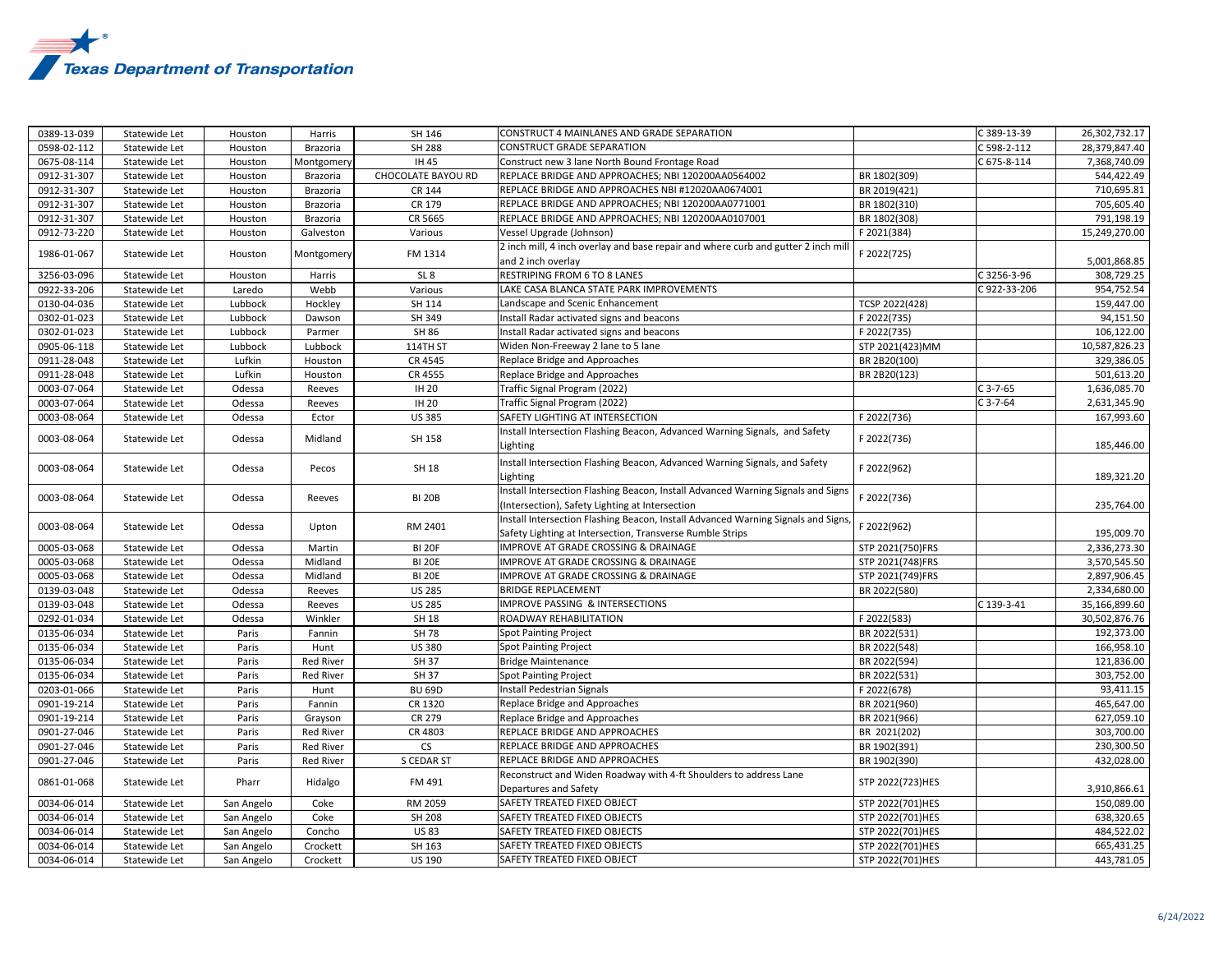

| 0034-06-014 | Statewide Let | San Angelo  | Menard   | <b>US 190</b>          | <b>SAFETY TREATED FIXED OBJECT</b>                                                                                                                   | STP 2022(701)HES  |             | 1,018,098.61  |
|-------------|---------------|-------------|----------|------------------------|------------------------------------------------------------------------------------------------------------------------------------------------------|-------------------|-------------|---------------|
| 0034-06-014 | Statewide Let | San Angelo  | Runnels  | FM 2887                | SAFETY TREATED FIXED OBJECTS                                                                                                                         | STP 2022(701)HES  |             | 120,930.54    |
| 0034-06-014 | Statewide Let | San Angelo  | Runnels  | <b>US 67</b>           | SAFETY TREATED FIXED OBJECTS                                                                                                                         | STP 2022(701)HES  |             | 103,076.00    |
| 0140-10-034 | Statewide Let | San Angelo  | Crockett | IH 10                  | SAFETY TREATED FIXED ENDS                                                                                                                            | STP 2022(702)HES  |             | 399,100.29    |
| 0140-10-034 | Statewide Let | San Angelo  | Crockett | IH 10                  | SAFETY TREATED FIXED OBJECTS                                                                                                                         | STP 2022(702)HES  |             | 1,491,409.62  |
| 0140-10-034 | Statewide Let | San Angelo  | Sutton   | IH 10                  | SAFETY TREATED FIXED OBJECTS                                                                                                                         | STP 2022(702)HES  |             | 2,321,914.24  |
| 0016-08-043 | Statewide Let | San Antonio | Bexar    | FM 2252                | Install Pedestrian Signal & Install Pedestrian Crosswalk                                                                                             | STP 2022(685)HES  |             | 64,592.38     |
| 0016-08-043 | Statewide Let | San Antonio | Bexar    | FM 2252                | PEDESTRIAN HYBRID BEACON                                                                                                                             | STP 2022(685)HES  |             | 82,813.72     |
| 0016-08-043 | Statewide Let | San Antonio | Bexar    | SL 13                  | IMPROVE TRAFFIC SIGNALS, SAFETY LIGHTING AT INTERSECTION                                                                                             | STP 2022(685)HES  |             | 541,940.72    |
| 0016-08-043 | Statewide Let | San Antonio | Bexar    | SL 13                  | Pedestrian Crossing with Actuated Warning Lights                                                                                                     | F 2022(686)       |             | 137,842.97    |
| 0016-08-043 | Statewide Let | San Antonio | Bexar    | SL 13                  | PEDESTRIAN HYBRID BEACON                                                                                                                             | STP 2022(685)HES  |             | 222,632.45    |
| 0016-08-043 | Statewide Let | San Antonio | Bexar    | SL 368                 | INSTALL RAISED MEDIAN, SAFETY LIGHTING, INSTALL PEDESTRIAN CROSSWALK                                                                                 | STP 2022(685)HES  |             | 556,344.27    |
| 0016-10-025 | Statewide Let | San Antonio | Atascosa | FM 476                 | Milled Edgeline Rumble Strips, Milled Centerline Rumble Strips                                                                                       | STP 2022(687)HES  |             | 5,975.72      |
| 0016-10-025 | Statewide Let | San Antonio | Bexar    | <b>FM78</b>            | mprove Traffic Signal - signal heads, back plates, radar, mast arms, APS                                                                             | STP 2022(687)HES  |             | 286,788.53    |
| 0016-10-025 | Statewide Let | San Antonio | Bexar    | <b>FM78</b>            | Improve Traffic Signal FYA, Reflective back plates, Radar, APS                                                                                       | STP 2022(687)HES  |             | 75,911.71     |
| 0016-10-025 | Statewide Let | San Antonio | Bexar    | <b>FM78</b>            | mprove Traffic Signal with mast arms, radar, FYA, APS, ramps                                                                                         | STP 2022(687)HES  |             | 310,717.97    |
| 0016-10-025 | Statewide Let | San Antonio | Bexar    | FM 476                 | Milled Edgeline Rumble Strips, Milled Centerline Rumble Strips                                                                                       | STP 2022(687)HES  |             | 5,975.91      |
| 0016-10-025 | Statewide Let | San Antonio | Bexar    | IH 410                 | Improve traffic signal (signal heads, back plates, radar, mast arms, lighting, APS)                                                                  | STP 2022(687)HES  |             | 298,164.48    |
| 0016-10-025 | Statewide Let | San Antonio | Bexar    | SS 421                 | Install LED Flashing Chevrons (Curve)                                                                                                                | STP 2022(687)HES  |             | 22,248.66     |
| 0016-10-025 | Statewide Let | San Antonio | Bexar    | <b>US 281</b>          | Install Advanced Warning Signals and Signs (Curve), Install LED Flashing<br>Chevrons (Curve), Profile Edgeline Markings, Profile Centerline Markings | STP 2022(687)HES  |             | 175,708.20    |
| 0016-10-025 | Statewide Let | San Antonio | Comal    | <b>BS 46C</b>          | Restripe Existing Pavement to Add Continuous Turn Lane with Mill & Overlay<br>and No Parking Signs                                                   | STP 2022(687)HES  |             | 539,210.61    |
| 0016-10-025 | Statewide Let | San Antonio | Comal    | SH 46                  | <b>Improve Traffic Signals</b>                                                                                                                       | STP 2022(687)HES  |             | 307,555.45    |
| 0016-10-025 | Statewide Let | San Antonio | Frio     | IH 35                  | Install Advance Warning Signals and Signs                                                                                                            | STP 2022(687)HES  |             | 18,395.05     |
| 0016-10-025 | Statewide Let | San Antonio | Wilson   | US 181                 | Install Intersection Flashing Beacon (overhead flashing beacon)                                                                                      | STP 2022(687)HES  |             | 66,383.05     |
| 0017-13-012 | Statewide Let | San Antonio | Atascosa | SH 132                 | Widen to Provide Right Turn Lane on EB SH 132 & Improve Traffic Signal                                                                               | F 2022(688)       |             | 564,993.04    |
| 0017-13-012 | Statewide Let | San Antonio | Wilson   | <b>US 87</b>           | Widen to Install Continuous Turn Lane                                                                                                                | STP 2022(689)HES  |             | 4,914,631.21  |
| 0215-01-044 | Statewide Let | San Antonio | Comal    | SH 46                  | EXPAND FROM 2 LANES TO 6 LANES WITH RAISED MEDIAN OR CLTL                                                                                            | F 2022(901)       |             | 56,766,228.50 |
| 0915-00-241 | Statewide Let | San Antonio | Bexar    | Various                | Final Thermoplastic Striping for FY 2022 SC Program                                                                                                  |                   | 3915-00-241 | 3,932,421.26  |
| 0915-12-624 | Statewide Let | San Antonio | Bexar    | ${\sf CS}$             | <b>IMPROVE TRAFFIC SIGNAL</b>                                                                                                                        | STP 2022(690)HES  |             | 253,395.89    |
| 0915-12-624 | Statewide Let | San Antonio | Bexar    | <b>CS</b>              | <b>IMPROVE TRAFFIC SIGNALS</b>                                                                                                                       | STP 2022(690)HES  |             | 1,684,025.42  |
| 0915-12-624 | Statewide Let | San Antonio | Bexar    | <b>CS</b>              | INSTALL INTERSECTION FLASHING BEACON                                                                                                                 | STP 2022(690)HES  |             | 93,185.26     |
| 0915-12-693 | Statewide Let | San Antonio | Bexar    | ALAMO RANCH RD         | <b>IMPROVE TRAFFICE SIGNALS-UPGRADE DETECTION</b>                                                                                                    | STP 2022(691)HESG |             | 62,188.85     |
| 0915-12-693 | Statewide Let | San Antonio | Bexar    | CR 5415                | MPROVE TRAFFIC SIGNALS, REPLACE MAST ARMS and UPGRADE DETECTION                                                                                      | STP 2022(691)HESG |             | 248,246.90    |
| 0915-12-693 | Statewide Let | San Antonio | Bexar    | CR 9338                | <b>INSTALL TRAFFIC SIGNAL</b>                                                                                                                        | STP 2022(691)HESG |             | 259,218.98    |
| 0915-12-693 | Statewide Let | San Antonio | Bexar    | CR 9404                | nstall Advanced Warning Signals and Signs (Curve), Install LED Flashing<br>Chevrons (Curve)                                                          | STP 2022(691)HESG |             | 589,550.44    |
| 0915-12-693 | Statewide Let | San Antonio | Bexar    | MONTGOMERY             | IMPROVE TRAFFIC SIGNALS, REPLACE MAST ARMS and UPGRADE DETECTION                                                                                     | STP 2022(691)HESG |             | 194,018.57    |
| 0915-12-693 | Statewide Let | San Antonio | Bexar    | PLEASANTON RD          | PROFILE EDGELINE MARKINGS and PROFILE CENTERLINE MARKINGS                                                                                            | STP 2022(691)HESG |             | 250,802.75    |
| 0915-12-693 | Statewide Let | San Antonio | Bexar    | <b>SCENIC LOOP RD</b>  | INSTALL ADVANCED WARNING SIGNALS and SIGNS (CURVE) and INSTALL LED<br><b>FLASHING CHEVRONS (CURVE)</b>                                               | STP 2022(691)HESG |             | 138,668.56    |
| 0915-12-693 | Statewide Let | San Antonio | Bexar    | WALZEM                 | Improve Traffic Signals (Flashing yellow arrow, backplates, and radar detection)                                                                     | STP 2022(691)HESG |             | 47,290.87     |
| 0915-12-693 | Statewide Let | San Antonio | Bexar    | <b>WILDERNESS OAKS</b> | Improve Traffic Signals (upgrade to radar detection)                                                                                                 | STP 2022(691)HESG |             | 47,436.26     |
| 0915-12-693 | Statewide Let | San Antonio | Bexar    | WISEMAN                | Install Traffic Signal, Safety Lighting at Intersection                                                                                              | STP 2022(691)HESG |             | 168,126.82    |
|             |               |             |          |                        |                                                                                                                                                      |                   |             |               |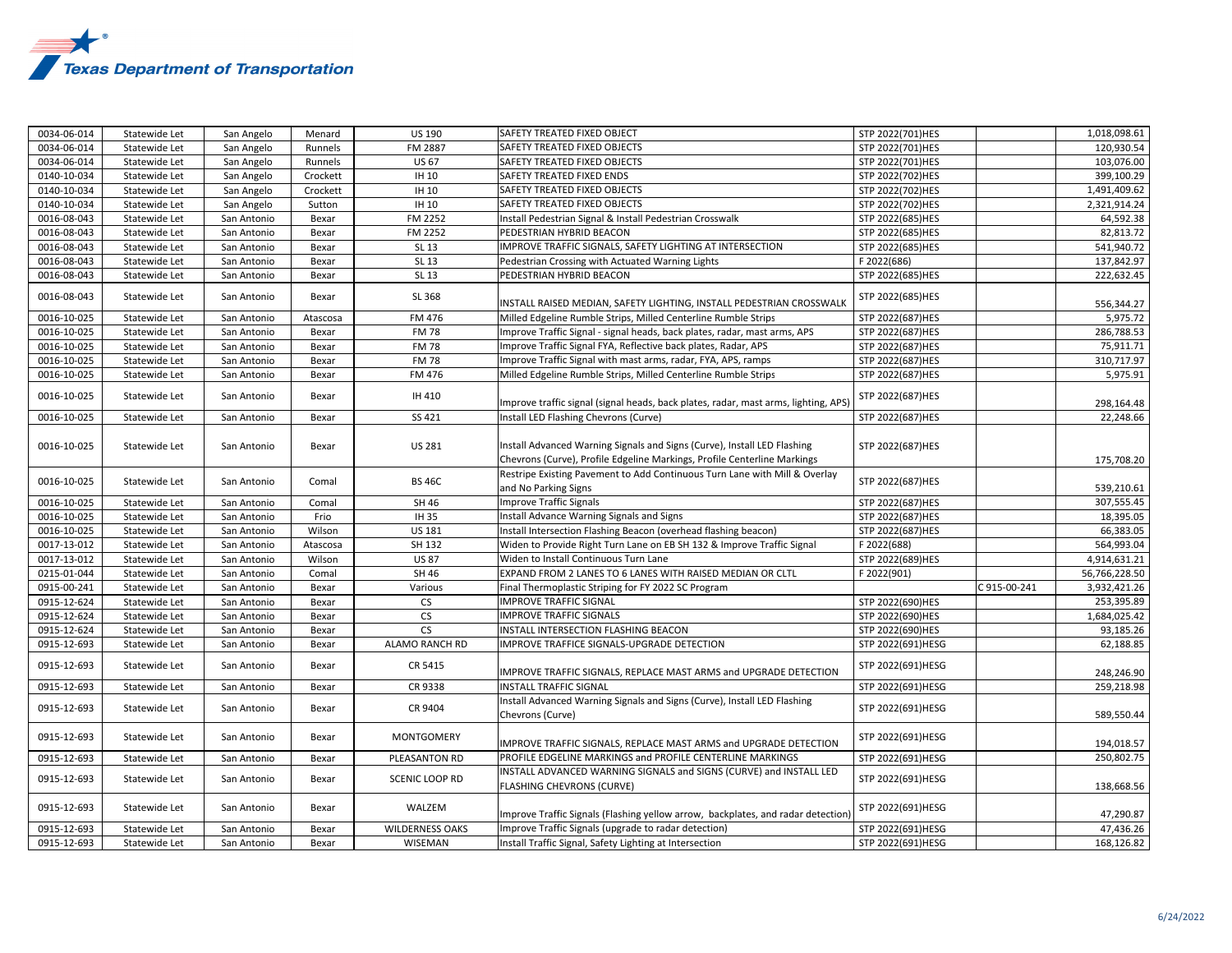

| 0915-17-072 | Statewide Let | San Antonio | Comal     | <b>BARBAROSA RD</b><br>Intersection Operational Improvements to Include Left and Right Turn Lanes |                                                                                                 | STP 2022(692)HES |             | 1,354,087.46  |
|-------------|---------------|-------------|-----------|---------------------------------------------------------------------------------------------------|-------------------------------------------------------------------------------------------------|------------------|-------------|---------------|
| 0915-17-072 | Statewide Let | San Antonio | Comal     | FM 1101                                                                                           | Intersection Operational Improvements to Include Improved Traffic Signals and<br>Left Turn Lane | STP 2022(739)HES |             | 375,939.99    |
| 1437-02-016 | Statewide Let | San Antonio | Wilson    | FM 1346                                                                                           | INSTALL CONTINUOUS TURN LANE                                                                    | STP 2022(693)HES |             | 730,517.78    |
| 0191-01-093 | Statewide Let | Tyler       | Smith     | <b>US 69</b>                                                                                      | Improve Traffic Signals                                                                         | STP 2022(677)HES |             | 394,308.57    |
| 0198-03-026 | Statewide Let | Tyler       | Anderson  | <b>US 175</b>                                                                                     | WIDEN 2 LANE ROAD TO 4 LANE DIVIDED HWY W/DEPRESSED MEDIAN                                      |                  | C 198-3-26  | 44,372,561.75 |
| 0198-03-026 | Statewide Let | Tyler       | Cherokee  | <b>US 175</b>                                                                                     | ROADWORK TO TIE BACK INTO EXISTING ROADWAY                                                      |                  | C 198-4-42  | 3,663,986.80  |
| 0910-34-037 | Statewide Let | Tyler       | Henderson | Various                                                                                           | Replacing trees at various intersections on SL 7 in Athens                                      | F 2022(757)      |             | 157,492.00    |
| 0055-06-036 | Statewide Let | Waco        | Corvell   | <b>US 84</b>                                                                                      | Safety Lighting at Intersection                                                                 | F 2022(694)      |             | 87,220.00     |
| 0055-06-036 | Statewide Let | Waco        | Hill      | FM 1713                                                                                           | Safety Lighting at Intersection                                                                 | F 2022(694)      |             | 73,664.50     |
| 0055-06-036 | Statewide Let | Waco        | Limestone | SH 171                                                                                            | Safety Lighting at Intersection                                                                 | F 2022(694)      |             | 65,810.50     |
| 0055-06-036 | Statewide Let | Waco        | Limestone | <b>US 84</b>                                                                                      | Safety Lighting at Intersection                                                                 | F 2022(694)      |             | 76,721.00     |
| 0382-01-047 | Statewide Let | Waco        | Falls     | SH <sub>7</sub>                                                                                   | SAFETY TREAT FIXED OBJECTS                                                                      | STP 2022(695)HES |             | 1,182,090.11  |
| 0382-01-047 | Statewide Let | Waco        | Falls     | SH 320                                                                                            | SAFETY TREAT FIXED OBJECTS                                                                      | STP 2022(695)HES |             | 658,653.05    |
| 0831-01-019 | Statewide Let | Waco        | McLennan  | FM 939                                                                                            | <b>REHAB &amp; WIDEN ROADWAY</b>                                                                | F 2022(696)      |             | 3,384,417.67  |
| 0831-01-019 | Statewide Let | Waco        | McLennan  | FM 939                                                                                            | <b>REHAB AND WIDEN ROADWAY</b>                                                                  | F 2022(696)      |             | 1,044,877.97  |
| 0179-14-010 | Statewide Let | Yoakum      | Matagorda | <b>BS 35H</b>                                                                                     | STREET BOX CULVERT AND DRAINAGE IMPROVEMENTS<br>RIDER 38                                        |                  | C 179-14-10 | 1,573,925.00  |
| 0240-02-032 | Statewide Let | Yoakum      | Wharton   | SH 60                                                                                             | REPLACE BRIDGE AND APPROACHES                                                                   | BR 2022(718)     |             | 5,322,493.15  |
| 0346-06-052 | Statewide Let | Yoakum      | Lavaca    | SH 111                                                                                            | REPLACE BRIDGE AND APPROACHES                                                                   | BR 2022(719)     |             | 3,339,030.85  |
| 0913-27-078 | Statewide Let | Yoakum      | Victoria  | <b>CR 117</b>                                                                                     | REPLACE BRIDGE AND APPROACHES                                                                   | BR 2B20(083)     |             | 785,144.00    |